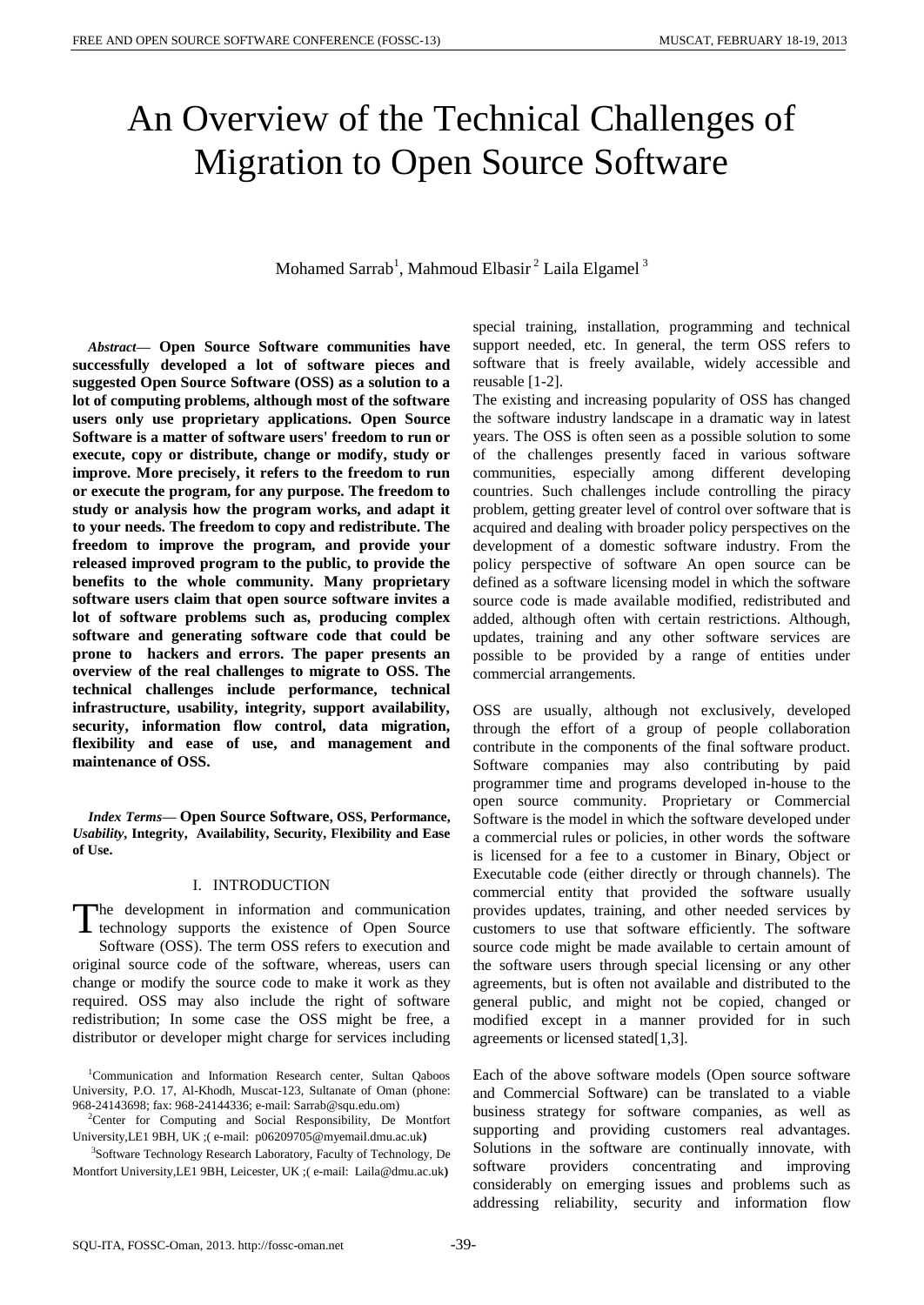concerns. In fact, OSS has surprised many and different people in the software engineering world by gaining a reputation in the software reliability, efficiency and functionality [1,6]. The paper discusses the key challenges and issues to migrate to Free and Open Source Software. The paper reviewed the technical and non-technical issues and challenges of the migration process to the free and open source software. The paper is based on argumentative and philosophical approach. There is no formal research methods used in this type of research; however, personal knowledge and literature review is presented. The technical challenges includes [7-8].

#### II. PERFORMANCE

One of the main technical challenges of migration to OSS is the software performance. Does the software have a good reputation for performance? In industry, there are several open source software has a very good performance reputation i.e. Linux , [Apache web server,](http://httpd.apache.org/) [GNU Compiler](http://gcc.gnu.org/)  [Collection \(GCC\),](http://gcc.gnu.org/) [Samba,](http://www.samba.org/samba/) etc... Comparing the performance of Microsoft Windows and GNU/Linux on equivalent hardware has a history of argument claims and different results based on different assumptions. OSS is always trying to be performance competitive with closed software and in some circumstances it beats the competition. However, the performance benchmarks are very sensitive to the environment and assumptions, because in benchmarking, everything depends on the made of the assumptions and configuration. Consequently, high performance is a very big challenge for OSS due to the fact that it is always comparable with the closed software performance. For the migration to OSS, The OSS should always provide higher performance than commercial software [9].

#### III. *TECHNICAL INFRASTRUCTURE*.

One of the key barrier of the development of OSS is poor infrastructure. The development of OSS always requires a good Internet infrastructure such as reliable broadband access is very important to develop, disseminate and download OSS documentations and applications. It is also very important in creating OSS communities. Whereas OSS communities always serve as a support centre or help desk. Other factor of the ttechnical infrastructure is the lack of application or software manuals and local languages up to date documentations. Learning and supporting OSS may require a greater training input than equivalent proprietary software [10].

## IV. USABILITY**.**

The usability of OSS is often considered as one reason for this limited distribution. Usability is typically described in terms of five characteristics: learnability, efficiency of use, memorability, error frequency and severity, and subjective satisfaction [11]. To understand the usability of current OSS the current software development process is needed to be examined. Usability is separate from the software utility and characteristics such as cost and reliability. In fact, many development tools and software applications such as editors and compilers, do not appear to represent a major OSS usability problem.

The usability of OSS needs more encouraging for greater involvement of end users and usability experts whereas they can give more user experience reports about the usability issues. Whereas, engaging normal users into the OSS projects development process projects supports the creation of a networked development community which may help in doing for usability what it has already done for functionality [12].

#### V. *INTEGRITY*.

The information security is more than just confidentiality. The key important is information security are integrity and availability. The integrity is more than just that information held in databases is correct. e.g. how can be known that the open source software not only does what it is supposed to do but also doesn't do what it is not supposed to do?

An integrity of open source software can be defined as the ability of a software system to withstand attacks to its security. The open source software integrity is an element of software assurance. Whereas, software assurance means that the software functions as intended. The software assurance is regularly discussed in the context of guaranteeing and ensuring that the open source code itself is more secure via the repeatable application of secure development practices of open source software. However, although there has been appropriate focus and increased interesting on reducing open source software vulnerabilities via secure development practices, which represents only one aspect of open source software assurance.

A process security is another key of consideration for software suppliers and customers. The process security is reference to the used processes to handle open source software components during their source obtaining, development and delivery, meanwhile a variety of possible attack vectors exist during the open source software lifecycle. A key problem in open source software systems is that although a software application at the beginning of execution may be verified or validate as authentic, during running, the flow of the execution can be redirected to externally injected malicious code using, i.e. buffer overflow exploit [13].

## *VI. SUPPORT AVAILABILITY.*

Usually, the development of free software starts by small group of people trying to find a solution of specific problems, or needs to realize an idea. This group of people will at least solve some parts of the initial provided problem. Then initial implementation solution will be published on the Net. Others will hear and learn about it, find it interesting, and starting implement things related to it, or things those are needed for their own applications. In such way, the small group of people will be grown which will lead to great speed of development and support free software development in many different aspects such as learning, distribution and funding. Transaction costs are one of the key factors of OSS which are beyond free software developers' budgets. As can be noted that the development environments of commercial software are expensive and frequently beyond people's budgets.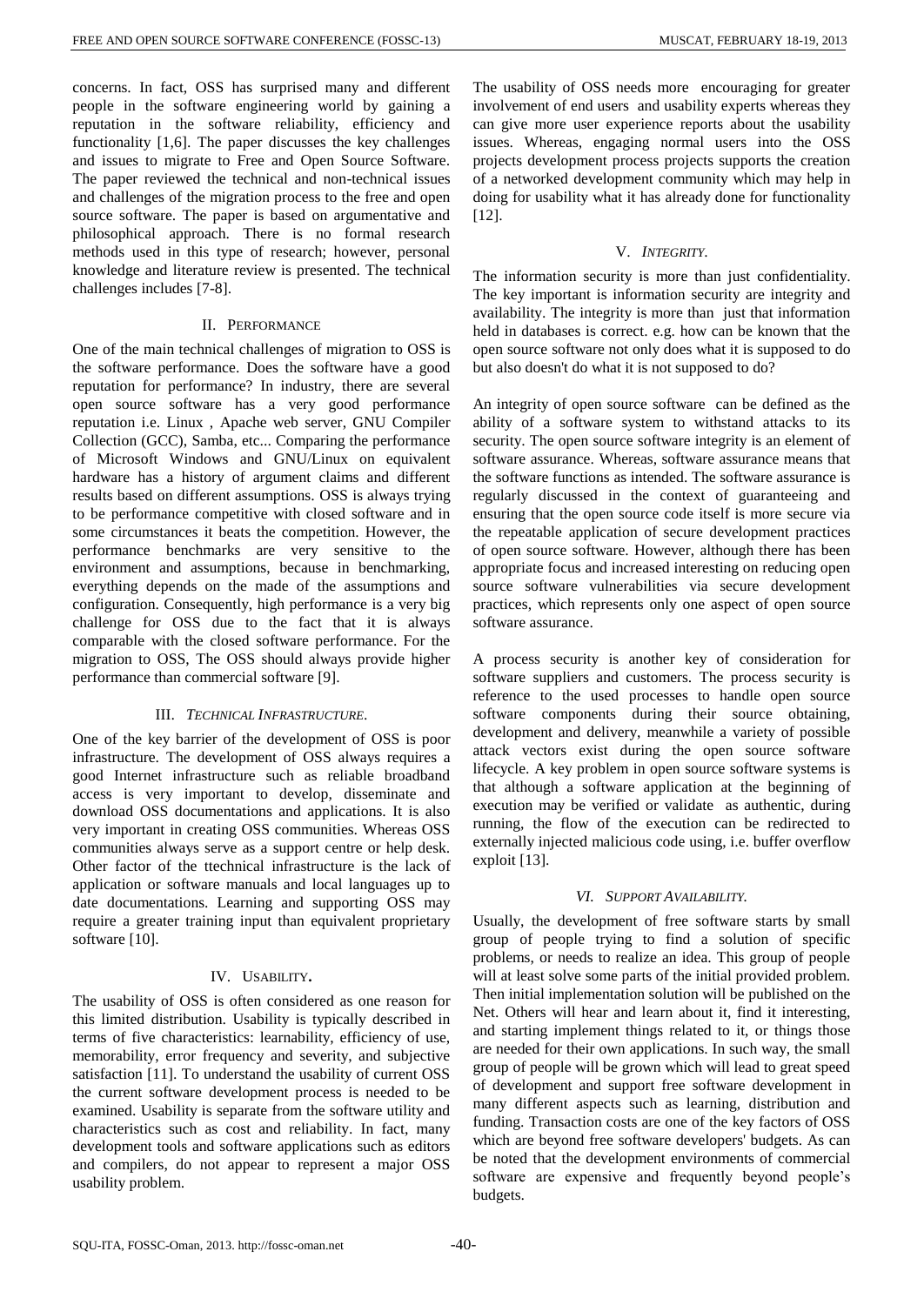Another factor is generating a reservoir of sufficiently and properly educated persons. People should be able to learn about IT and programming concepts. Specifically, people should be provided with the seed of knowledge and abilities required to extend and continue studies on their own. In fact, people are learning software development via pirated software. These software development environments demonstrate the effectiveness of every-day practical use by the free software community. The education system should include the teaching of the use of these software development environments instead of requiring or using commercial ones. The OSS development support can be provided by: Open source community without legal personality or formal organization, Organized community e.g. developers with legal personality and Commercial company which provides software support [14].

# *VII. SECURITY.*

The advent of the low cost communication technologies and the high speed Internet provides an incredible new opportunity of creating a true information society. However, this advent raises several doubts about the information systems security. Developers of OSS projects are always concerned about security as the developers of proprietary software projects. However, the development processes might be very different and cannot adjudge which is inherently more secure [15].

Measuring security of OSS or proprietary software is very difficult. But clearly it can be said that OSS systems are not invulnerable from security bugs or flaws. The issue that appears to be an increasingly settled issue is that whether or not OSS reduces or improves software security. In fact, it has been reported in [16], that the OSS does not provide of guarantee any security benefit or limitation. In security the OSS is often superior to proprietary systems, whereas the security is still cited as one of the most important advantages of OSS. The detecting process of security errors, bugs and risks in OSS is fast and so is their eliminating process, due to the fact that in OSS the source code is made public [13]. Finally, it can be easily seen that OSS has a distinct advantage over proprietary systems, where it supports ease and quick identifying of potential security problems and correct them [17,19]

## *VIII. DATA MIGRATION.*

Data is managed and stored by database applications. Virtually all public administrations have huge databases. Often this data is of critical importance and huge (financial) resources have been and are allocated to collect, organize, and maintain the data. It is important to divide the data into categories namely [13]

- 1. Data which can be discarded.
- 2. Data which is useful and in open format such as PDF or Postscript, or can be easily translated into open format. The cost should be considered.
- 3. Data which must be kept but which is in a legacy closed format which cannot be easily translated into an open

one. This data may need copies of the legacy software [20].

# *IX. FLEXIBILITY AND EASE OF USE*

Flexibility and ease of use are two highly interrelated attributes.

- The Flexibility can be defined as the measures of how well software can be used to handle uncommon circumstances that the software wasn't originally designed for.
- The Ease of use can be subjective in nature depending on factors such as familiarization on the software, user experience, or even its direct impact to solve the problem. This criterion is usually associated with the user interface and how easy it is to use the software with the development environment. In my opinion, If it is possible to easily read and write the software code then it is easy to use software.

OSS products have an important advantage over most proprietary programs in both ease of use and flexibility: The different type of OSS programs can be modified to fit the user needs as much as needed for customer circumstance. But, having this advantage might require either programming skill or paying someone with such skills to do so. Another advantage is that some OSS programs are easier to be extended than others [20, 21].

# *X. MANAGEMENT AND MAINTENANCE OF OSS.*

As OSS is becoming ever more important and widespread, thus its management and maintenance are becoming important issues as well. Generally, the software management and maintenance are resource and time consuming processes. Error and bugs detection and correction are the main duties in the software management and maintenance. The best way is to perform and finish these duties while the software development process and before the software release.

Hence, finding software parts where testing efforts must be concentrated can help project managers and software engineers, in restructuring, inspecting and testing efforts towards these critical software parts [13]. As a result, the software resources can be used more efficiently by the developers to deliver higher quality software products in a timely manner [22], due to the fact that applying equal verification and testing effort to all software system parts has become cost-prohibitive [23].

# XI. CONCLUSION.

The philosophy of OSS is to be an alternatives approach for proprietary software and traditional software engineering processes. The research in OSS area is growing and governments over the world are trying to free their software products from the dominance of large software companies and external governments' policies. However, more investigations are needed to study the quality of each